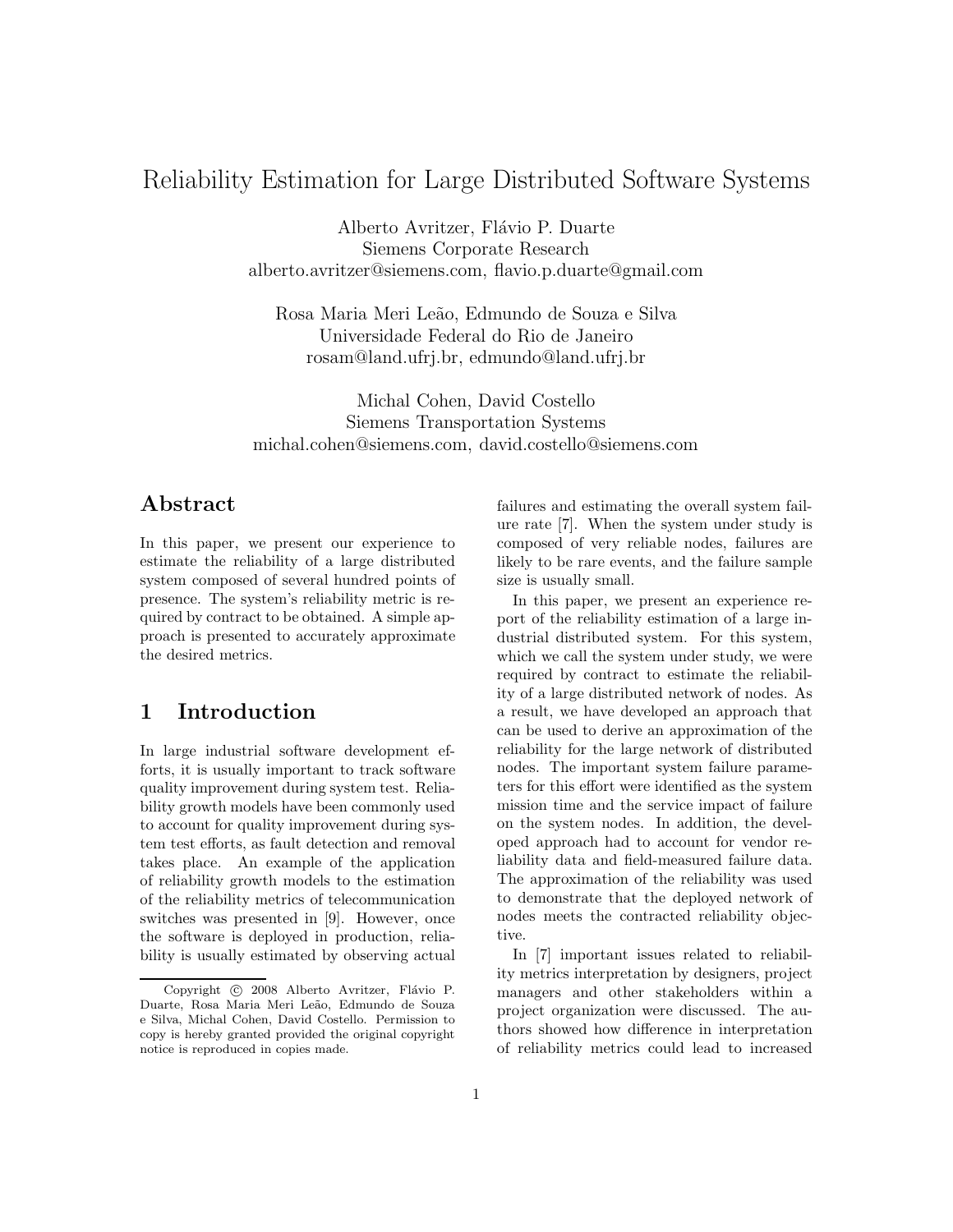costs to the organization due to misunderstandings of the meaning of Mean Time to Failure and its confusion with measurements of failure rates that were based on small samples. Therefore, the authors recommended the use of statistically-proven approaches for reliability modeling. In [7], it was shown that the shape of the reliability function is usually a bathtub curve as shown in Figure 1. Therefore, it is important for data analysis approaches to statistically validate that the nodes under test are after infant-mortality phase and before wearout phase. It was also reported in [7] that a twelve-month aggregate average should be used to estimate the constant hazard rate. As the testing period in the case study presented in this paper was three months, we used a combination of vendor data and failure data to ensure the nodes under test were in the constant failure rate phase and to adjust for error introduced by the short three-month reliability period for data collection.

In the large distributed software environment under study in this paper, service is provided to applications at several hundred locations, which we call the system points of presence (POPs). In addition, alternate routes are provided between important POPs. The system under study was designed to be faulttolerant to certain node faults. If such faults are repaired in time, there would be no service affecting failure associated with these faults, as service would continue to be provided to the associated *POPs* through alternate routes. Even if the fault manifests itself as a failure at the service boundary, a small fraction of the available POPs would be usually affected.

Network reliability analysis problems have been

shown to be NP-Hard [5]. Monte Carlo simulation methods [6] and Artificial Neural Networks (ANN) [11] have been used to estimate large networks reliability. In this paper, we take advantage of the structure of the distributed system under study and apply Transient Markov Chain Analysis [14, 13] to derive an approximation of the reliability of a very large distributed system composed of several hundred points of presence (*POPs*).

Section 2 presents the distributed system un-



Figure 1: Hazard Rate Function

der study and Section 3 presents the Markov model we use in this work to estimate the system reliability. The equation used to compute the approximation of the system reliability is introduced in Section 4. Section 5 presents an analysis of the approximation error. The summary of the proposed reliability estimation approach is introduced in Section 6. In Section 7, we present our conclusions and suggestions for future research.

### 2 System under Study

For the reliability estimation purpose, the node faults to be considered are those faults that propagate to the service boundary. These faults are therefore classified as serviceaffecting failures. Because the system under study was provisioned with alternate routes to points of presence (POP), a POP is said to be service-impacted if more than one node failure leads to a service outage at the POP.

Table 1 shows how many POPs belong to each area group $(AG)$ . The node failure to POP impact mapping in Table 1 will be used in Equation 1 to weight each failure state probability by the number of POPs that were serviceaffected by the associated equipment failure.

The next step in the reliability-estimation process is to compute the number of POPs affected by an area outage. Table 2 shows the relationship between node failures and the affected AGs. Tables 1 and 2 were derived from the system topology. The system topology is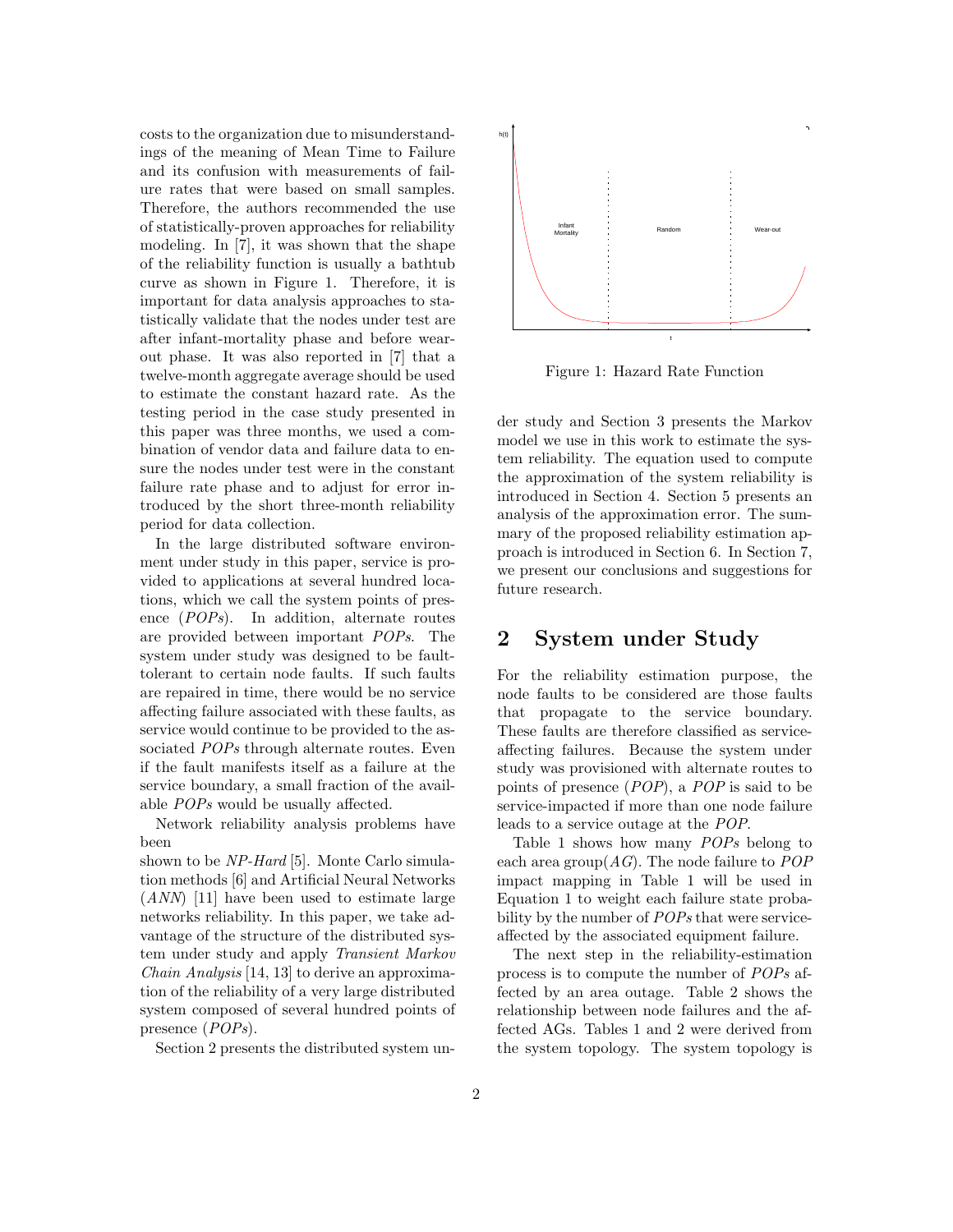not described to protect the customer's intellectual property.

The data contained in Tables 1 and 2 show how many *POPs* are under control of a set of nodes. For example, if node equipment labeled

| AG             | <b>POPs</b> | AG     | <b>POPs</b>    | AG                | POPs           |
|----------------|-------------|--------|----------------|-------------------|----------------|
| 1              | 7           | 13     | 11             | 45                | 1              |
| $\sqrt{2}$     | 10          | 14     | $\overline{5}$ | 46                | $\overline{2}$ |
| $\overline{3}$ | 9           | 15     | $\overline{5}$ | 51                | $\mathbf{1}$   |
| $\overline{4}$ | 4           | 16     | 8              | 56                | 6              |
| $\overline{5}$ | 3           | 17     | $\overline{7}$ | 62                | $\overline{2}$ |
| $\,6$          | 3           | 18     | 8              | 67                | $\overline{5}$ |
| $\overline{7}$ | 10          | 19     | 9              | $\boldsymbol{92}$ | $\mathbf{1}$   |
| 8              | 8           | 20     | 12             | 93                | $\mathbf{1}$   |
| 9              | 13          | 34     | $\,1$          | 94                | $\mathbf{1}$   |
| 10             | 8           | $39\,$ | 12             | $\rm 95$          | $\mathbf{1}$   |
| 11             | 8           | 43     | 11             | 96                | $\mathbf{1}$   |
| 12             | 6           | 44     | $\mathbf{1}$   | 97                | $\mathbf{1}$   |
|                |             |        |                | 98                | $\mathbf 1$    |

Table 1: Number of POPs per Area Group

Table 2: Node Failure Impact on the Area Groups (AGs)

| Node              | Aff.           | Node              | Aff. |
|-------------------|----------------|-------------------|------|
|                   | AGs            |                   | AGs  |
| NOD02, NOD18      | 1              | NOD08, NOD20      | 10.  |
|                   |                |                   | 11   |
| NOD09, NOD20      | 9              | NOD09, NOD02      | 7.   |
|                   |                |                   | 8    |
| NOD02, NOD03      | 56             | NOD03, NOD20      | 20   |
| NOD03, NOD22      | 62             | NOD03, NOD18      | 51   |
| NOD07, NOD17      | 46,            | NOD20, NOD23      | 12,  |
|                   | 92             |                   | 39   |
| NOD20, NOD24      | 13             | NOD23, NOD24      | 14   |
| NOD23, NOD07      | 16.            | NOD <sub>17</sub> | 92   |
|                   | 17             |                   |      |
| NOD07, NOD15      | 93.            | NOD05, NOD17      | 34,  |
|                   | 45             |                   | 92   |
| NOD05, NOD15      | 44,            | NOD05, NOD19      | 18   |
|                   | 93             |                   |      |
| NOD13             | 95             | NOD05, NOD10      | 43   |
| NOD <sub>14</sub> | 94             | NOD24, NOD11      | 15   |
| NOD24, NOD21      | 6              | NOD21, NOD22      | 5    |
| NOD <sub>12</sub> | 98             | NOD01, NOD18      | 67   |
| NOD01, NOD22      | 4              | NOD <sub>04</sub> | 96   |
| NOD10, NOD18      | $\overline{2}$ | NOD06, NOD19      | 19   |
| NOD16             | 97             | NOD10, NOD19      | 3    |

NOD13 fails, area group 95 will be unreachable, with service impact to one *POP*. In contrast, if the pair of nodes NOD20 and NOD23 fails, two area groups (12 and 39) will be affected by the outage, with service impact to 18 POPs.

### 3 The Markov Model

In this section, we present the discrete state continuous time Markov modeling approach we used to evaluate the impact of failures on the system reliability.

We define as the Markovian state,  $S(t)$ , the list of nodes that have failed up to time  $t$ . For example, if by time t, nodes  $NOD10, NOD19$ have failed, the Markov model will be in state,

 $S(t) = (NOD10, NOD19).$ 

Therefore, a node failure is represented in the Markov model as a state transition. The transition rate between states is represented by the failure rate of the node responsible for the specific transition. The initial state at time  $t = 0$ represents the situation where all the nodes are fully operational.

For a two-node system, the Markov model of Figure 2 has four states, while for a three-node system, the Markov model of Figure 4 has eight states.

For a large system with 72 nodes, the full Markov model would have 4.4E21 states. Therefore, we use in this paper a a Model simplification, shown in Figure 3, that results in an approximation of the estimated reliability. In our approximation, we include in the Markov model only those states that cause a service outage after the occurrence of two node failures. In the model of Figure 3, we represent all the node failures that cause a service outage after the occurrence of two failures. As a result, instead of representing 4.4E21 states that would be required for the full Markov model, the Markov model, for 72 nodes, contains only 109 states. This is an approximation of the reliability because we have discarded from the model all states that are reachable by two-step node failures and do not represent a service outage condition. In contrast, we have included all states that are reachable by two-step failure transitions and represent a service outage.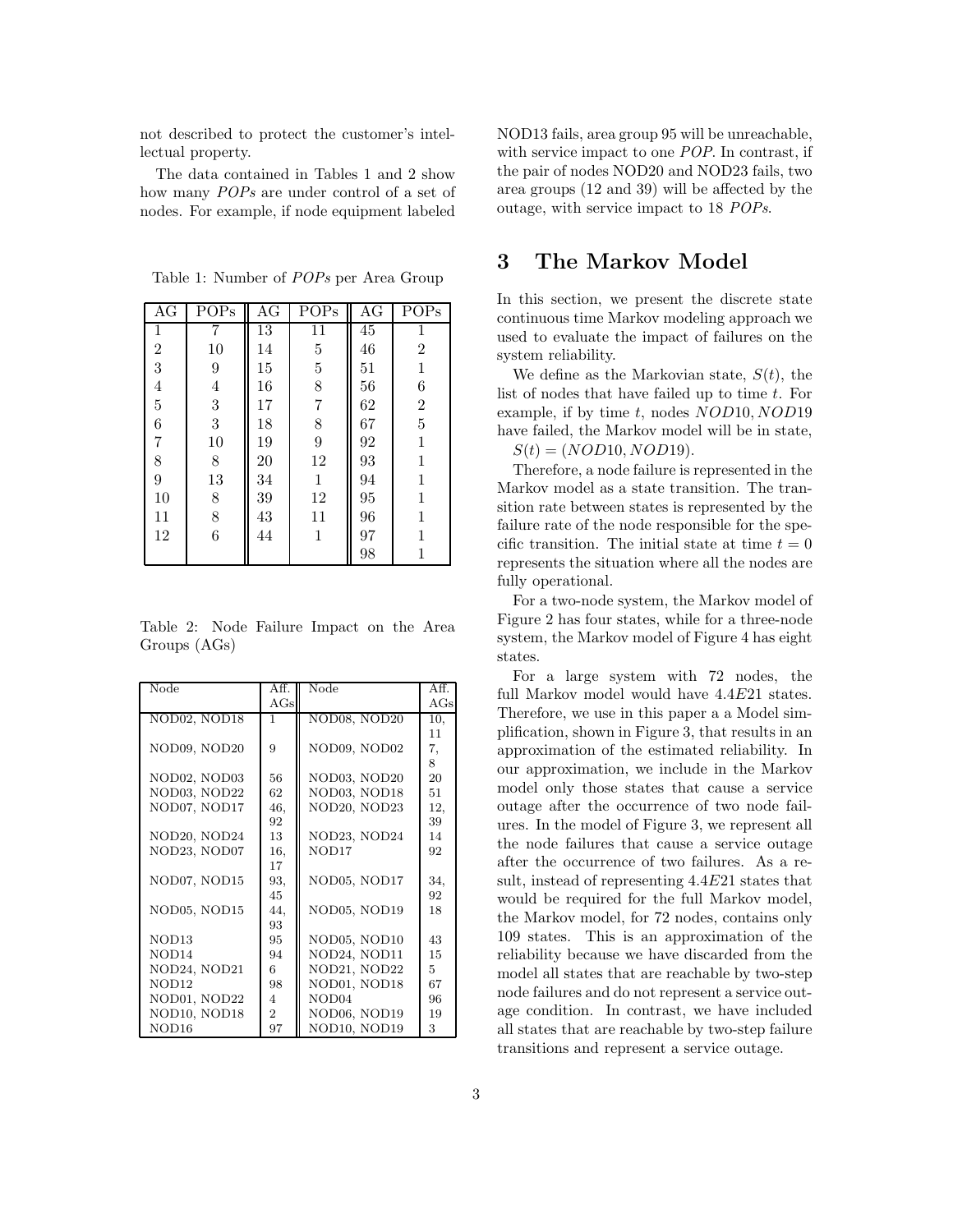

Figure 2: Markov Failure Model

A failure that causes a POP group to become unreachable is represented in our Markov model by an end state (sink state). A sink state is defined as a state that has only arriving transitions to it but no departing transitions.

Figure 2 displays the two-node system model that illustrates the above concepts. State 1 in Figure 2 represents the system with all components working. State 2 represents a single equipment failure. Similar to state 2, state 3 also represents an equipment failure, but a different one. State  $4$ , which is a sink state, represents a state where both nodes have failed.

Figure 3 displays the Markov chain that represents the approximation for a system with 72 nodes. The central state, labeled "Ok", models the system when all components are working properly. The states surrounding the "Ok" state represent the situation that occurs when one node failure has occurred, but no POP has become unreachable. The remaining states, i.e., the sink states, represent the situation where more than one node failure has occurred, and at least one POP has become isolated.

The recommended approach for the solution of Markovian models with sink states is to use the transient solution method [15], which computes the state probability distribution for a certain mission time. In our reliability estimation approach, we used the Tangram-II [14] tool transient solution method.

Tangram-II is a tool for analysis and simulation. It has several different solutions techniques implemented for both stationary and transient analysis of Markovian models.

The failure rate values used are a combi-

nation of vendor's data-sheets and the failure rates estimated from the data collected during the system reliability testing effort. For example, in the cases where no failures would be observed during the testing phase, the failure rate used will be the failure rate provided by the node equipment vendor. The computation of failure rates using the vendor's data and measured failure data is presented in Section 6.

### 4 Reliability Estimation

In [3], a domain-based reliability estimation approach for systems that could be modeled as Markov-chains was introduced. The approach introduced in [3] used a distance function to incorporate service impact into the reliability metric. In [4], the approach introduced in [3] was applied to estimate the reliability for a large industrial rule-based system. In this paper, we extend the approach introduced in [3] to estimate the reliability of a large industrial system with several hundred POPs.

For this system reliability estimation effort, we have defined a reliability estimation function that weights the probability of being at a specific failure state i by the fraction of POPs impacted by a service outage at state  $i$ . Equation 1 shows the proposed reliability estimation function:

$$
R(t) = 1 - \sum_{i} \left( P_t(i) * \frac{N_{fail}(i)}{N_{total}} \right) \tag{1}
$$

where  $N_{fail}(i)$  is the number of *POPs* that are impacted by the service outage represented by state i,  $N_{total}$  is the total number of  $POPs$ , and  $P_t(i)$  is the probability of occurrence of the service outage represented by state  $i$ , for mission time t.

# 5 Estimating the Reliability Estimation Error

The approach presented in Section 3 for Markov chain modeling of large distributed systems was to include in the Markov model only those states that are associated with a service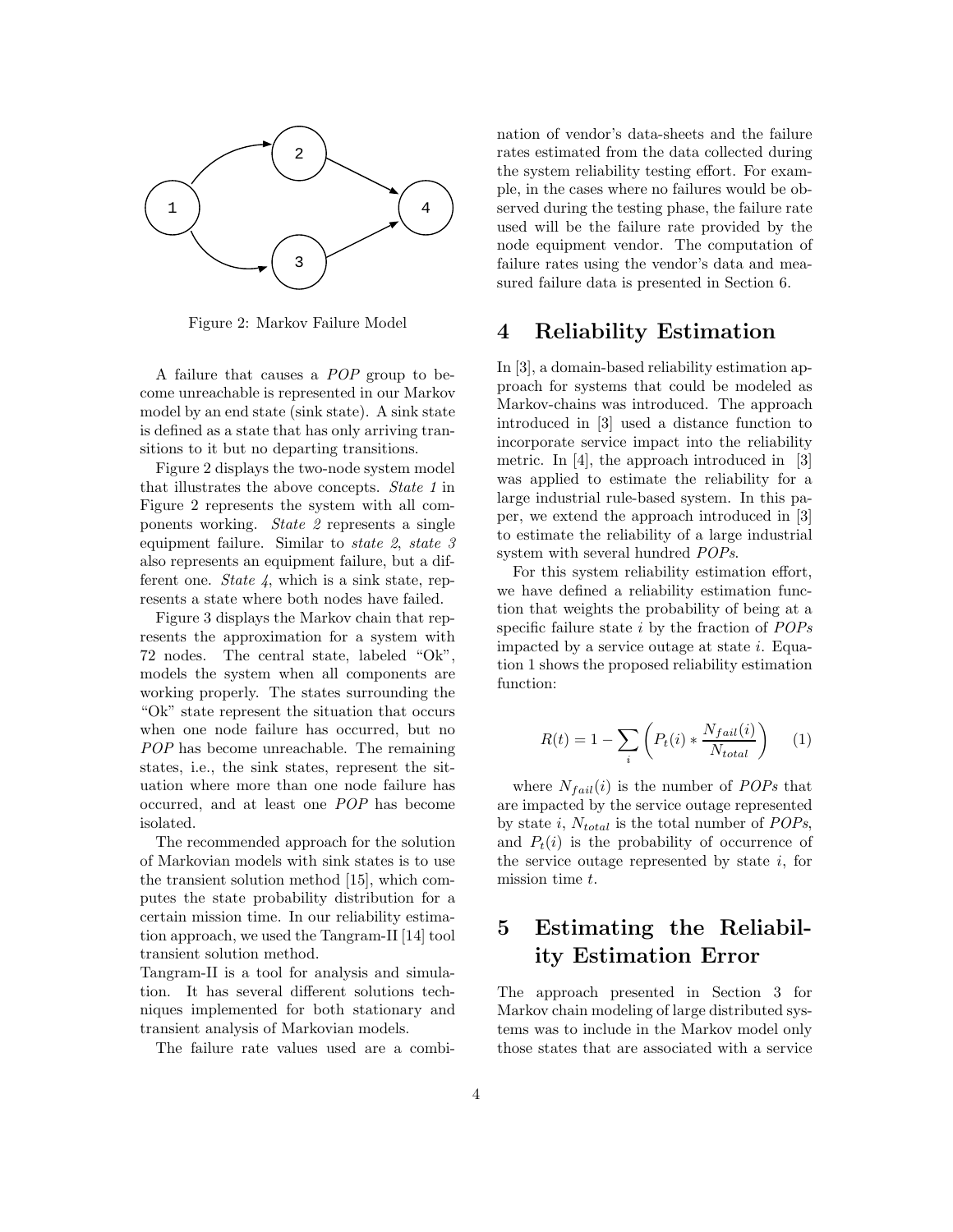

Figure 3: Markov Model representing Seventy-Two Node System

outage caused by two-step node failures. In our Markov modeling approximation, we took advantage of the structure of our system network topology to build the Markov chain model shown in Figure 3.

In this section, we estimate the error introduced by discarding states that represent node failures that do not cause a service outage. We compare the simple model of Figure 2, where the states that were not in the direct path of a service outage were discarded, with the Markov model shown in Figure 4, where each state contains three variables representing the state of nodes A, B, and C respectively. In the Markov model of Figure 4, 1 represents the situation where the associated node is fully operational, and 0 represents the situation where the associated node has failed. For example, the state  $(1,0,1)$  represents the situation where nodes A and C are fully operational, while node B has failed. As in the simple model, the system contains a service outage, when both nodes A and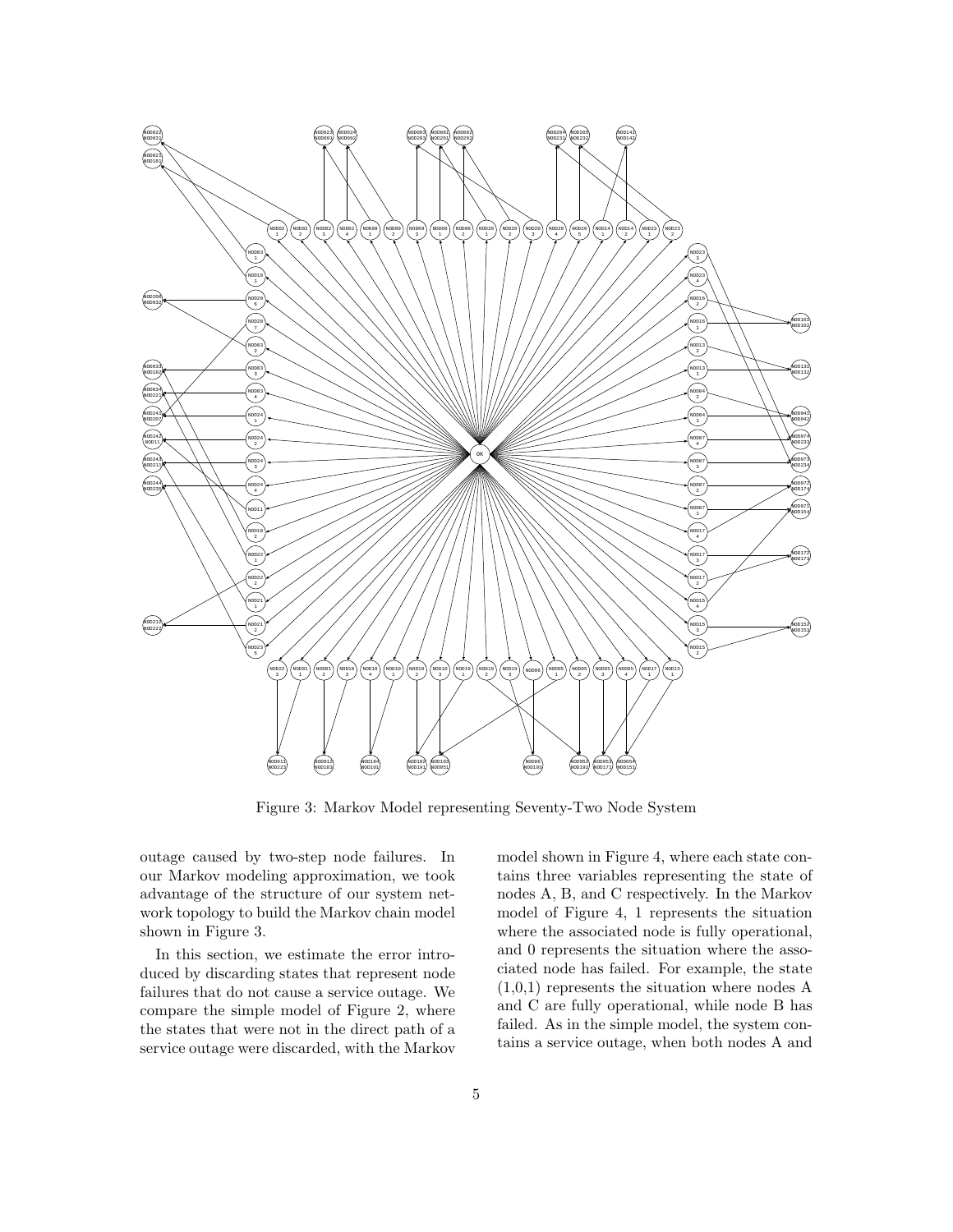

Figure 4: Markov Model with Three Nodes



Figure 5: Two Node Reliability versus Mission Time (h) for 1, 3, 7, 10 POP

B have failed; so, in this model, the sink states that represent a service outage are  $(0,0,0)$  and  $(0,0,1)$ . These states are marked with bold circles in Figure 4.

Figure 5 presents the graph of the Reliability metric versus Mission Time for the approximation approach shown in Figure 2. The two-node model is obtained from the three-node model by discarding states reached by two-step node failures that do not represent service outages. We have computed these plots using equation 1 to account for the number of POPs impacted by the service outage.

For the purpose of demonstrating the impact of service outages on the reliability metric, we have used the values of 1, 3, 7, and 10 for the number of affected *POPs* in Figure 5. The actual number of POPs affected by a node failure in the system under study is shown in Table 1.

We have also computed the reliability for the same 4 outage scenarios, but for the three-node model to estimate the error introduced by our approximation. For example, using 10 POP service outage impact and 1000 hour mission time, the approximation on the reliability was estimated as 0.999955, while the actual reliability was estimated as 0.999997.

Figure 7 shows the reliability approximation for the number of affected POPs values of 1, 3, 7 and 10, for the large industrial system with seventy-two nodes. We can see from Figure 7 that the reliability objective of 0.999 is met for the evaluated values of affected POPS up to 600 hours of mission time. Therefore, for industrial contracts where there is a requirement to demonstrate a reliability objective, for a given range of mission times, the approximation presented in this paper is very practical. In our approach, these approximations were computed efficiently, taking about 5-10 seconds of CPU time on a Dell 830 Laptop. The errors introduced by the approximation of the reliability were not significant to the industrial application under study.

# 6 Summary of Approach

In this section, we summarize the reliability estimation steps presented in the previous sections.

The overall algorithm is as follows:

1. Using Equation 2 estimate the equipment failure rate from: (a) estimates from the vendor specification sheet and; (b) the measured data equipment failure rate.

$$
E_f = \frac{nf_v + nf_m}{t_v + t_m} \tag{2}
$$

where  $E_f$  is the estimated equipment failure rate,  $nf_v$  is the number of failures measured by the vendor during its estimation of the reliability,  $nf_m$  is the number of failures measured during the data collection phase,  $t_v$  is the time used to collect  $nf_v$ , and  $t_m$  is the time used to measure  $nf_m$ . The new MTBF will be:

$$
MTBF = \frac{1}{E_f} \tag{3}
$$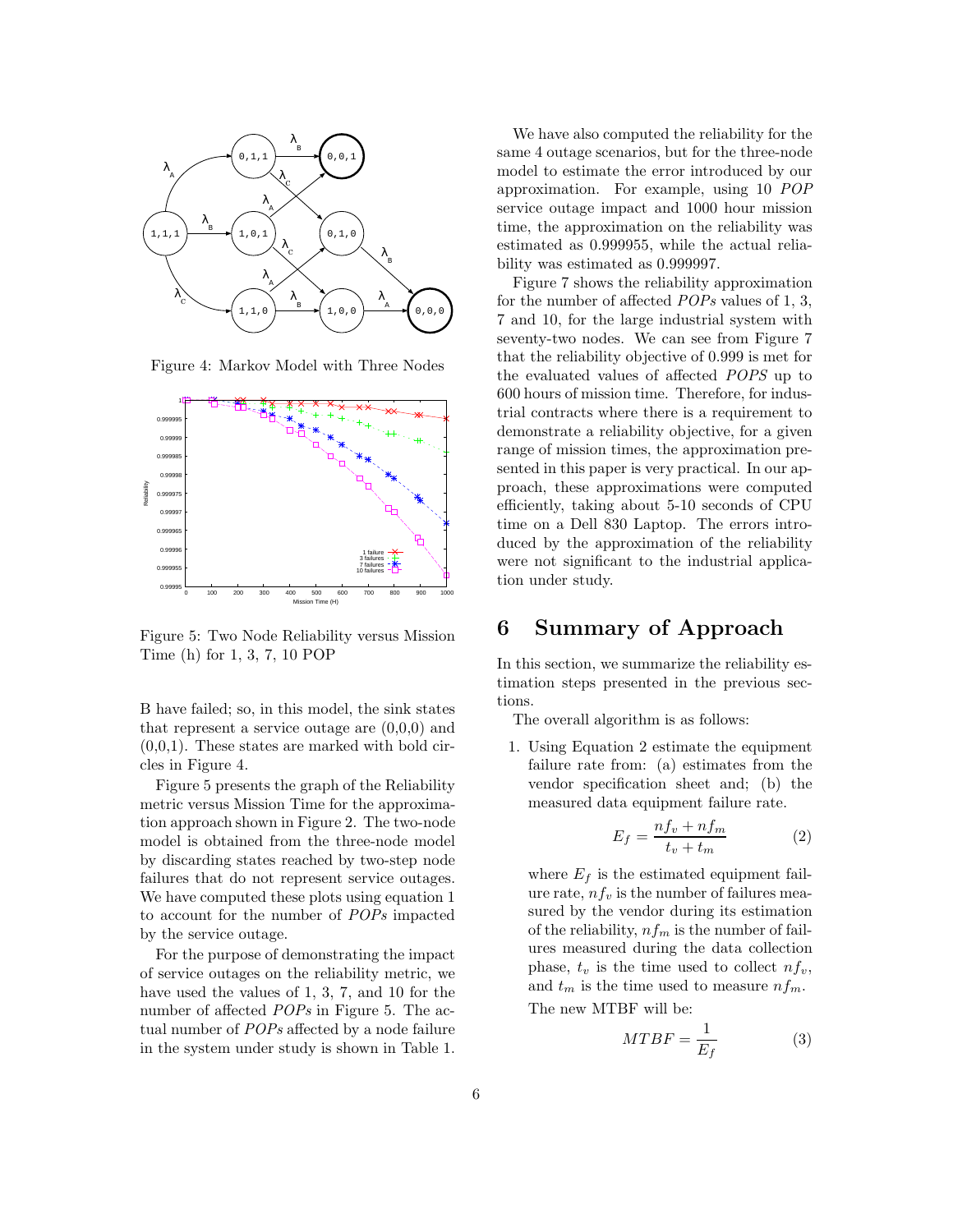

Figure 6: Algorithm to Estimate Reliability

- 2. Input failure rate from Step 2 into Markov model from Figure 3. After the data collection period, scripts will extract the failure rate computed per Equation 2 for all equipments.
- 3. Solve Markov model to obtain  $P_t(i)$  using mission time t=8 hours. The Tangram-II tool will analytically solve the model using a transient technique for a mission time equal to 8 hours; the output will be the set of state probabilities  $(P_8(i))$ .
- 4. Obtain  $N(i)$  from Tables 1 and 2. Tables 1 and 2 will be combined to calculate the number of POPs that were service-affected due to a specific failure  $(i)$ .
- 5. Calculate reliability using Equation 1.

Figure 6 presents the algorithm used to calculate the system reliability. The statistical analysis uses a linear regression test to validate



Figure 7: Seventy-Two Node System Reliability versus Mission Time (h) for 1, 3, 7, 10 POP

the constant failure rate hypothesis. If the test for constant failure rate fails, the algorithm iterates by filtering the data to eliminate outliers. If a determination is made that further test is required, the whole procedure is repeated.

### 7 Conclusions

We have presented an experience report of the derivation of a computationally-efficient approximation of the reliability of a large industrial distributed system that takes into account the impact of node failures on service. We have defined a reliability estimation function that weights the probability of being at a specific failure state by the fraction of points of presence impacted by a specific service outage.

In addition, we have defined a Markov model that captures all two-step transitions into service-affecting states and discards all two-step or longer transitions into states that are not service-affecting. Our approach takes into account the structure of the system network topology to derive a simple Markov chain that is able to represent all two-step service outages.

We have estimated the error of our approach by building a two-node approximation for a three-node system, and a three-node Markov model that captures the full state transitions of a three-node system. In addition, we have computed the approximation of the reliability for the large, seventy-two node industrial sys-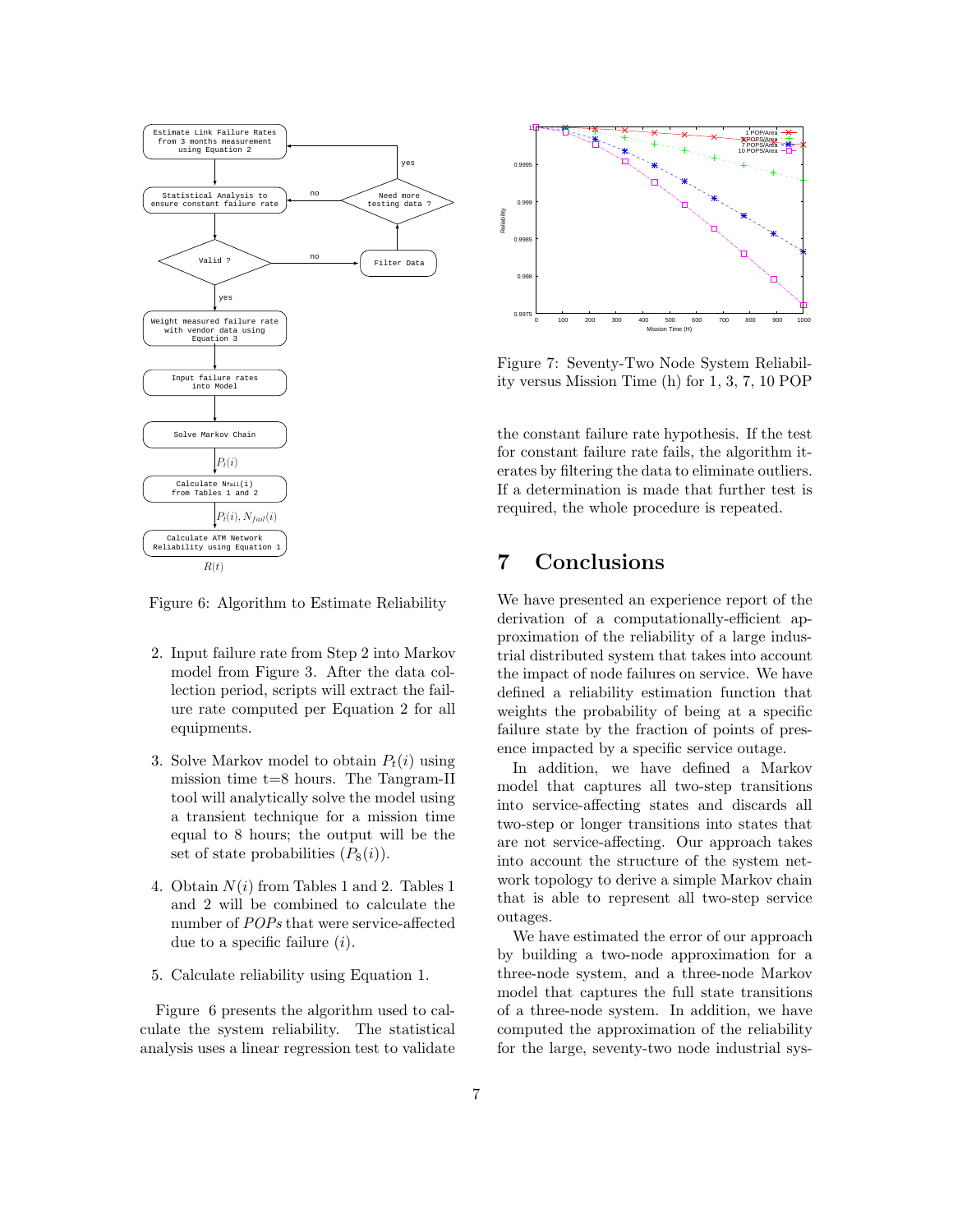tem under study. The approximation shows that for the range of parameters studied the large industrial system will meet contracted reliability objectives.

Therefore, it is our experience that for large industrial systems, where there is a requirement to demonstrate a reliability objective for a given range of mission times, the approximation presented in this paper is very practical, as the solution of full state problems is combinatorial with the number of states.

We have had limited experience with assessing reliability for large industrial systems, as we have applied our methodology to only one large system. Therefore, we would like to apply our methodology to additional industrial systems to further validate its practicality.

In future research, we would like to develop lower bounds for the reliability by capturing additional situations where some nodes have failed without having an impact at the service boundary.

### About the Authors

Alberto Avritzer received a Ph.D. in Computer Science from the University of California, Los Angeles, an M.Sc. in Computer Science for the Federal University of Minas Gerais, Brazil, and the B.Sc. in Computer Engineering from the Technion, Israel Institute of Technology. He is currently a senior member of the technical staff at Siemens Corporate Research, Princeton, New Jersey. He spent the summer of 1987 at IBM Research at Yorktown Heigths. His research interests are in software engineering, particularly software testing and reliability, real-time systems, and performance modeling, and has published several papers in those areas. He is a member of ACM SIGSOFT, and IEEE.

Flávio P. Duarte received his B.Sc. degree in Computer Science from UFRJ in 1997. During 1998 Flavio worked for Modulo S/A to secure the Brazilian Federal Election. In 2003 Flavio received his M.Sc. degree in System Engineering with emphasis in Computer Networking from COPPE/UFRJ. His research interests include performance analysis of computer

systems, and modeling and simulation of computer networks.

Rosa M. M. Leão received the B.Sc. degree in Computer Science from the Federal University of Rio de Janeiro in 1983, the M.Sc. degree in Computer Science from PUC-Rio in 1990, and the Ph.D. degree in Computer Science from the Paul Sabatier University (LAAS) in 1994. Currently she is an Associate Professor in the Systems Engineering and Computer Science Department at the Federal University of Rio de Janeiro. Her research interests include computer networks, computer and communication systems modeling, performance evaluation, and multimedia systems.

Edmundo de Souza e Silva received the B.Sc. and M.Sc. degrees in electrical engineering, both from Pontifical Catholic University of Rio de Janeiro (PUC/RJ), and the Ph.D. degree in computer science from the University of California, Los Angeles in 1984. Currently he is a professor at the Federal University of Rio de Janeiro, COPPE and Computer Science Department. His areas of interest include the modeling and analysis of computer systems and computer communication multimedia networks.

Michal Cohen received a B.Sc. in Math and Computer Engineering from the Ben Gurion University, Israel. She is currently working as a Network Integration Manager at Siemens Transportation Systems. She has over 8 Years of Network Communication experience working as a Network Integration Manager at the NYCT SONET/ATM Communications Network System (SACNS) Project. In addition, she has also worked as a senior Software Designer at the Signaling and Connection Management Group participating in the architectural design and implementation processes of various communication products.

David Costello is the Project Director of three large communications projects for Siemens Transportation Systems in New York City. These are three of several projects Siemens has in New York City designed improve the subways infrastructure. David joined Siemens in 2001 as an Integration Manager with Siemens Communications; this division is one of the leading global players of the commu